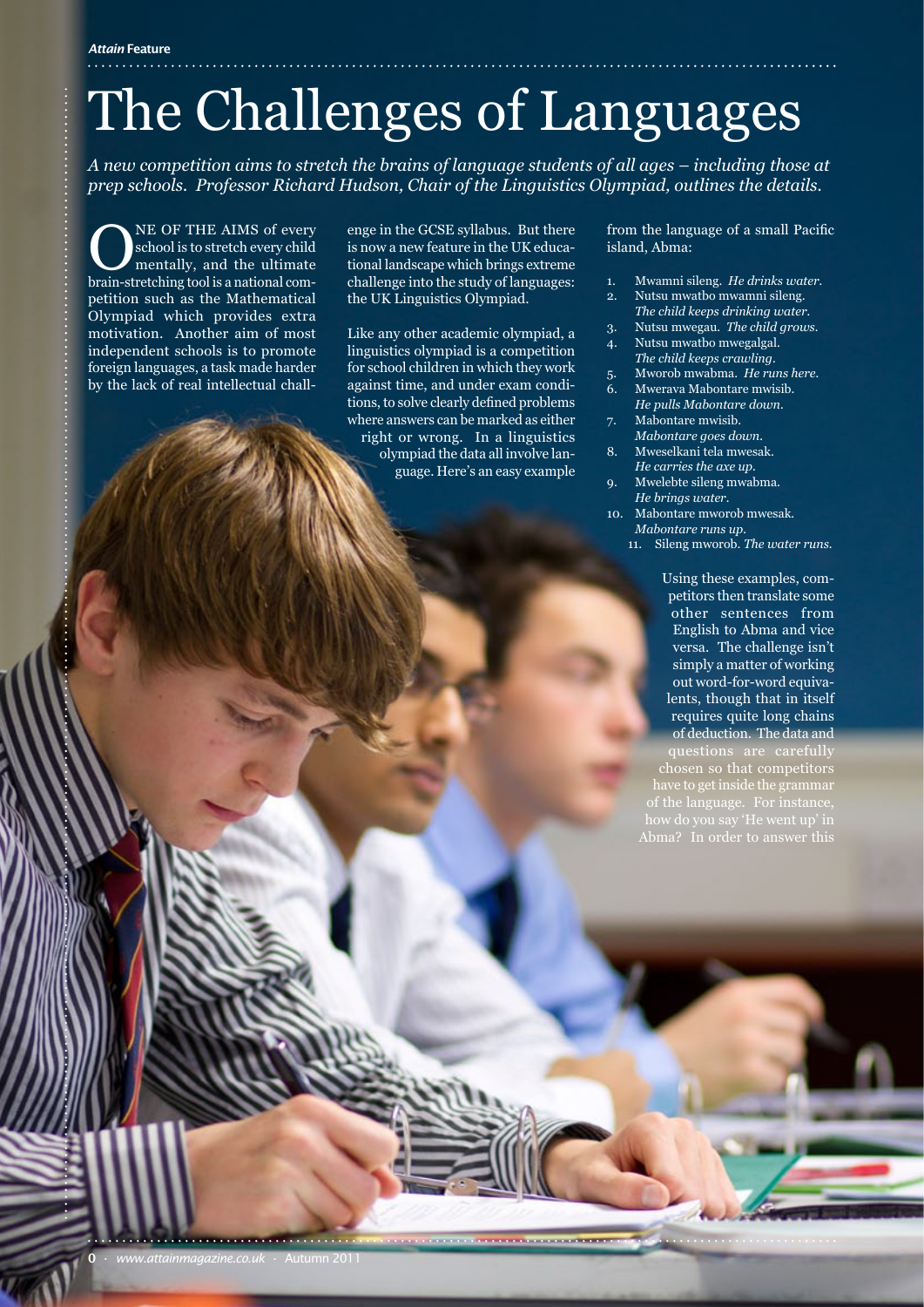question, competitors have to work out not only that 'He' isn't translated at all (see example 1), but that 'went up' is a single word (see 'goes down' in example 7). Given these two facts about Abma, the answer is clear: 'He went up' is translated by the one word *Mwesak*. The Abma problem is relatively easy; at the other end of the scale they are much, much harder.

One school's experience provides a useful example. In 2010, Anouck Brenot joined Worth School as Head of French. At her previous school she had entered a few pupils for the UK Linguistics Olympiad, and so tentatively thought of entering about 20 pupils; the enthusiasm was so high, she eventually entered 79 pupils for the 2011 Olympiad: 66 from years 7 to 11 at Foundation level – the level for which the Abma problem was designed – and 13 at Advanced level. All 28 Year 7 pupils worked in teams whereas the older pupils worked individually.

And the outcome? The most important outcome was that the pupils enjoyed the challenge, and were very keen to know their results. However, five of the Advanced candidates also won national awards: three bronze, one silver and one gold. Better still, the gold winner, Piotr Galuszka, was selected for Round 2, a residential weekend at Edinburgh University. And even better, he performed so well in Round 2 that he was chosen as one of the four members of the team which will represent the UK at the International Linguistics Olympiad, which this year is in the USA.

Piotr commented: 'I was very happy, even more so since I have known about subject olympiads for a long time and I have met people in Poland [where he was brought up] who participated and some were successful. They inspired me, and at the same time, it felt like it was inacessible. The UKLO was somehow the last opportunity to be part of this and I never imagined I would win, even less in Linguistics.' Not surprisingly, the school is delighted by Piotr's success. Ms Brenot promises that the Olympiad is now in the school calendar 'for ever', and expects all this year's competitors who are still in the school to enter again next year. She says, 'I've never been so proud of Worth and the pupils as on that Wednesday as they were all head down – I almost felt emotional. I was on a high after that for two days' – and that

was before she heard Piotr's results.

Teenagers enjoy olympiad work, but is it good for them? How does it mesh with the various goals that schools have? Education is all about training minds, and traditionally the great mind-training subjects were the classics. The linguistics olympiad claims to reach much the same parts of the mind as the classics did (and still do in some schools). Olympiad work requires and develops some very important mental characteristics. Most obviously, it requires skill in formal analysis. Olympiad problems are an exercise in analytical thinking, very similar to the thinking required for mathematics.

*'But olympiads are not just about cold mathematical reasoning. Faced by an apparently insoluble problem, a competitor needs many other mental qualities.'*

But olympiads are not just about cold mathematical reasoning. Faced by an apparently insoluble problem, a competitor needs many other mental qualities. One is persistence, the dogged determination that goes on trying when others are giving up. But persistence has to be combined with the ability to see alternatives to the current dead end – lateral thinking, creativity, thinking outside the box, call it what you want. At higher levels of difficulty, the answers are never obvious and crucial clues are often buried innocently in the instructions. It's real detective work, just like in the movies, and that's one of the attractions for teenagers.

In short, olympiad problems need analytical thinking, creativity, persistence, attention to detail and global thinking. But perhaps the most important mental quality for the olympiads is confidence. If you're competing in the olympiad, you need to believe in yourself. The problems come with a guarantee of solubility, so you can be sure that there is a solution, if only you can find it. Whether or not you succeed depends on your mind-set at the start. If you assume you're only

capable of solving easy problems, then after staring at the data for two minutes and finding no easy solution, you give up. But if you believe in yourself, you know that hard problems will be hard, but (probably) soluble given enough effort. Some competitors panic and guess blindly; others just walk out of the room in despair. None need give up, because a breakthrough, minor or major, may well be just round the corner. This is why we are pleased that younger competitors work in groups, as a way of building confidence.

The UK Linguistics Olympiad is organised in two rounds. Round 1, in early February, is held in schools, under exam conditions, using test material circulated by email a few days earlier. As mentioned earlier, it can be taken at different levels of difficult, and as from 2012 there will be three levels: Foundation (very easy, suitable for Years 7 and 8, and possibly even for Year 6), Intermediate (for Years 9-11) and Advanced (for Years 12 and 13). These years are simply guidelines, and in fact any pupil may be entered at any level, regardless of age. The papers are all selected from a common pool of questions, with questions 1-5 for Foundation level, 3-7 for Intermediate and 5-9 for Advanced; this gives every pupil a taste of the next level up, as an inducement to re-enter the next year.

Only entries at Advanced level qualify for Round 2, so Foundation and Intermediate papers are marked within the school, and indeed pupils may work in teams if they prefer. Advanced level papers are marked centrally and the marks select not only the sixteen who go through to Round 2, but also about a third of the candidates who qualify for gold, silver or bronze award certificates. Every candidate at Advanced level receives a certificate (including these award certificates) which is printed centrally, and schools can print their own for candidates at lower levels. Round 2 is a residential weekend in a university where all the winners are given tuition and the four members of the UK's team at the International Linguistics Olympiad are selected. Our teams have performed very creditably since we sent our first team in 2009, but we could still do better.

Although we (at UKLO) are impressed by the Round 2 winners, and are proud of the teams we send abroad, our main concern is with Round 1. After all, that's where we reach most children